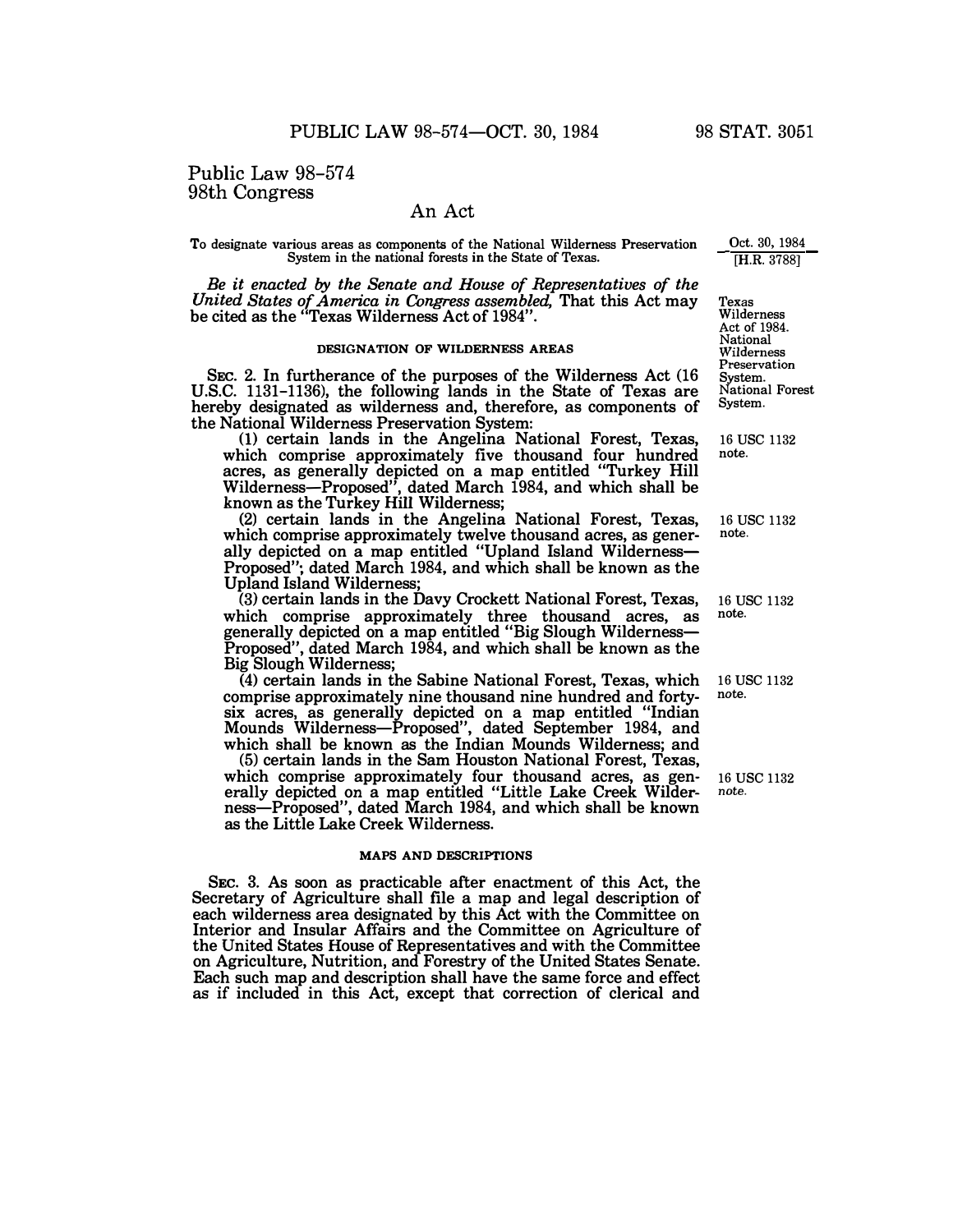**typographical errors in each such map and description may be made by the Secretary. Each such map and description shall be on file and available for public inspection in the Office of the Chief of the Forest Service, Department of Agriculture.** 

### **ADMINISTRATION OF WILDERNESS**

**SEC. 4. (a) Subject to valid existing rights, each wilderness area designated by this Act shall be administered by the Secretary of Agriculture in accordance with the provisions of the Wilderness Act governing areas designated by that Act as wilderness, except that any reference in such provisions to the effective date of the Wilderness Act shall be deemed to be a reference to the date of enactment of this Act.** 

**(b) The Congress finds that the Indian Mounds and Upland Island Wilderness areas designated by this Act contain significant amounts of intermingled lands owned by the Temple-Eastex Incorporated and that in order to manage the wilderness in an efficient and effective manner it is in the public interest that these lands be owned by the Federal Government. Accordingly, the Secretary is encouraged to expeditiously acquire by exchange the intermingled lands owned by Temple-Eastex Incorporated. The lands acquired by the United States under the provisions of this section shall become parts of the Sabine and Angelina National Forests, respectively, and shall be administered in accordance with the laws, rules, and regulations applicable to the National Forest System and the National Wilderness Preservation System, as appropriate.** 

**(c) Any purchaser under an existing timber sale contract wholly or partially within the boundaries of the Indian Mounds, Upland Islands, or Little Lake Creek Wilderness areas designated by this Act shall be entitled, for a period of ninety days following the date of enactment of this Act, to enter into an agreement with the Secretary to mutually cancel the timber sale contract without payment of damages by either party if the contract is not in breach and if the purchaser has completed its contractual obligations to logical stopping points as determined by the Secretary after consultation with the purchaser:** *Provided,* **That upon satisfaction of all such contract requirements, moneys held by the Forest Service for payment of timber to be cut under the contract shall be returned to the purchaser with interest payable from the date the moneys were deposited with the Forest Service at the rate published for use under section 12 of the Contract Disputes Act of 1978 (41 U.S.C. 611).** 

### **EFFECT OF RARE II**

**Conservation.** 

SEC. 5. (a) The Congress finds that-

**(1) the Department of Agriculture has completed the second roadless area review and evaluation program (RARE** II); **and** 

**(2) the Congress has made its own review and examination of National Forest System roadless areas in the State of Texas, and of the environmental impacts associated with alternative allocations of such areas.** 

**(b) On the basis of such review, the Congress hereby determines and directs that-**

**(1) without passing on the question of the legal and factual sufficiency of the RARE II final environmental statement (dated January 1979) with respect to National Forest System** 

**Congress.** 

**availability.** 

**Public** 

**note.** 

**Contracts with U.S.** 

<sup>16</sup>**usc** <sup>1131</sup>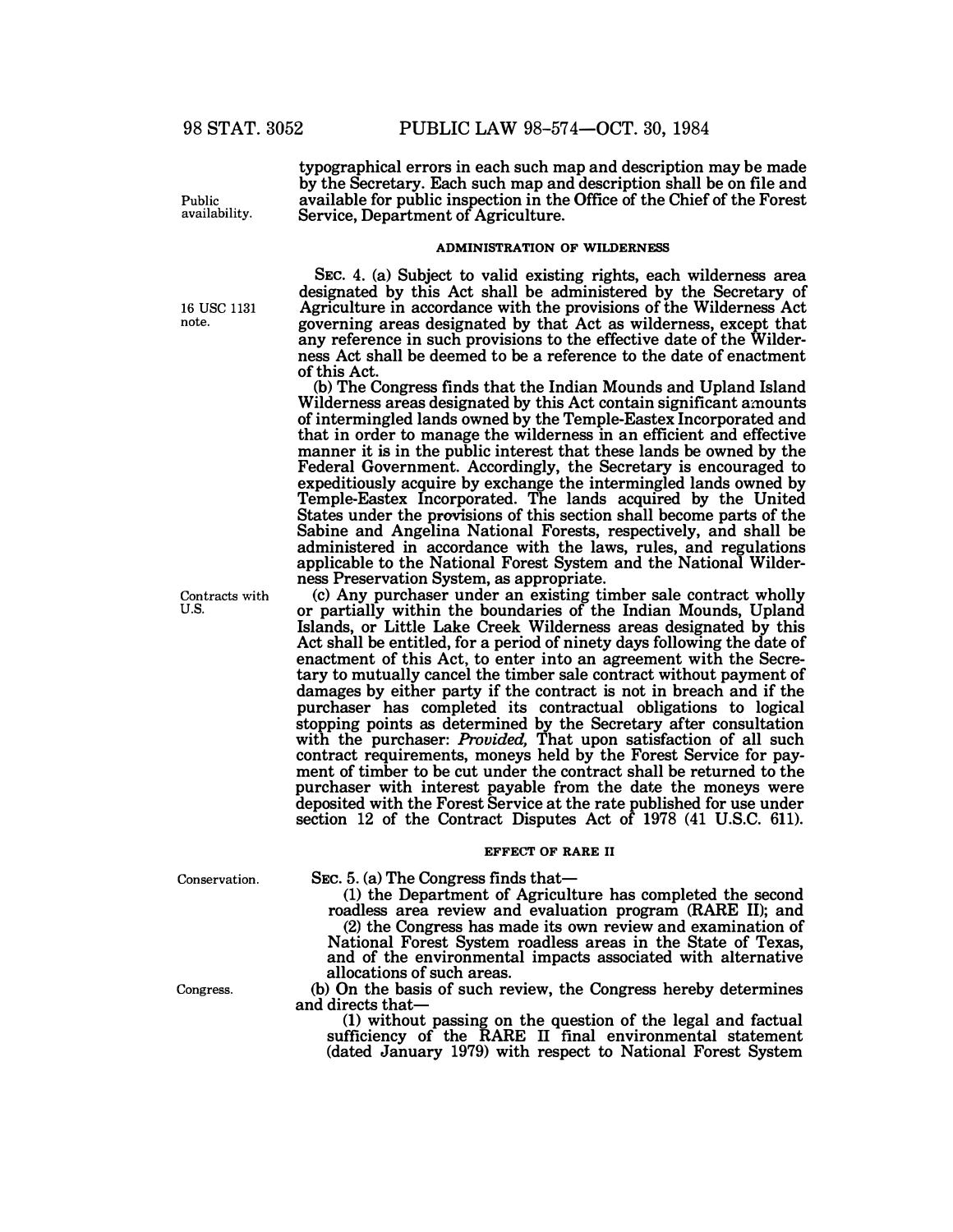**lands in States other than Texas, such statement shall not be subject to judicial review with respect to National Forest System lands in the State of Texas;** 

**(2) with respect to the National Forest System lands in the State of Texas which were reviewed by the Department of Agriculture in the second roadless area review and evaluation (RARE** II) **and those lands referred to in subsection (d), that review and evaluation or reference shall be deemed for the purposes of the initial land management plans required for such lands by the Forest and Rangeland Renewable Resources Planning Act of 1974, as amended by the National Forest Management Act of 1976, to be an adequate consideration of the suitability of such lands for inclusion in the National Wilderness Preservation System and the Department of Agriculture shall not be required to review the wilderness option prior to the revisions of the plans, but shall review the wilderness option when the plans are revised, which revisions will ordinarily occur on a ten-year cycle, or at least every fifteen years, unless, prior to such time, the Secretary of Agriculture finds that**  conditions in a unit have significantly changed;

**(3) areas in the State of Texas reviewed in such final environmental statement or referenced in subsection (d) and not designated wilderness upon enactment of this Act shall be managed for multiple use in accordance with land management plans pursuant to section 6 of the Forest and Rangeland Renewable Resources Planning Act of 1974, as amended by the National Forest Management Act of 1976:** *Provided,* **That such areas need not be managed for the purpose of protecting their suitability for wilderness designation prior to or during revision of the initial land management plans;** 

**(4) in the event that revised land management plans in the State of Texas are implemented pursuant to section 6 of the Forest and Rangeland Renewable Resources Planning Act of 1974, as amended by the National Forest Management Act of 1976, and other applicable law, areas not recommended for wilderness designation need not be managed for the purpose of protecting their suitability for wilderness designation prior to or during revision of such plans, and areas recommended for wilderness designation shall be managed for the purpose of protecting their suitability for wilderness designation as may be required by the Forest and Rangeland Renewable Resources**  Planning Act of 1974, as amended by the National Forest **Management Act of 1976, and other applicable law; and** 

**(5) unless expressly authorized by Congress, the Department of Agriculture shall not conduct any further statewide roadless area review and evaluation of National Forest System lands in the State of Texas for the purpose of determining their suitability for inclusion in the National Wilderness Preservation System.** 

**(c) As used in this section, and as provided in section 6 of the**  Forest and Rangeland Renewable Resources Planning Act of 1974, **as amended by the National Forest Management Act of 1976, the term "revision" shall not include an "amendment" to a plan.** 

**<sup>16</sup>use <sup>1600</sup> note.**

**16 use 1604.**